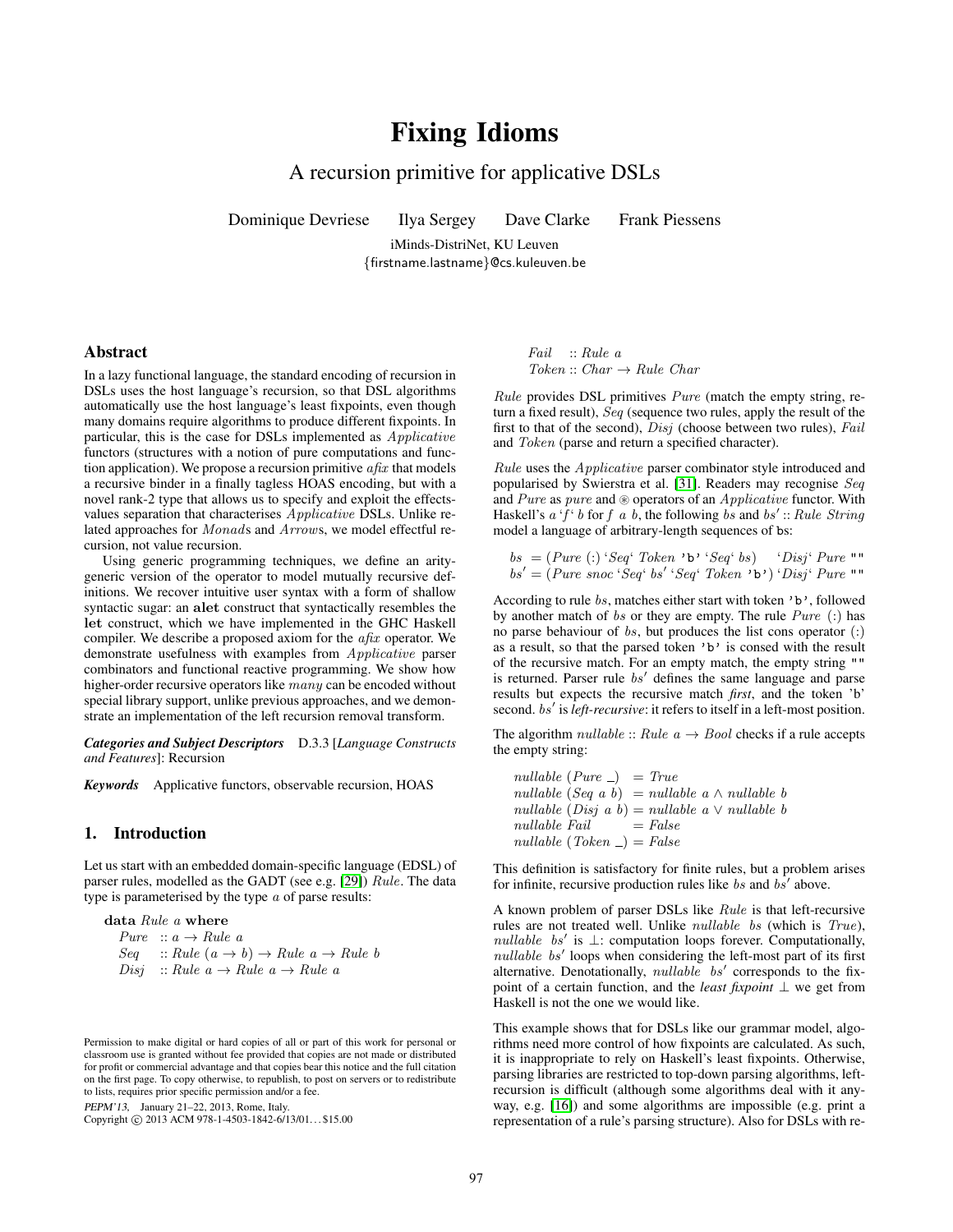cursion in other domains, useful analyses and transformations are rendered impossible by the *implicit* or *unobservable* recursion.

#### 1.1 Overview and Contributions

Like Oliveira and Cook [\[25\]](#page-9-3), we propose to represent recursive definitions using a recursive binder  $\mu$ , e.g.:

$$
bs = \mu s. (Pure (:) 'Seq' Token 'b' 'Seq' s) 'Disj' Pure ""
$$

After some more background in section [2,](#page-1-0) we encode such a primitive in HOAS style in section [3.](#page-2-0) We don't use standard HOAS as it allows certain illegal terms, but use Carette et al.'s *finally tagless* style instead. We adapt the technique from lambda terms to applicative DSLs (no Lambda binder but a pure primitive instead) with a new representation of the recursive binder: the afix primitive.

**class** *Applicative* 
$$
p \Rightarrow
$$
 *ApplicativeFix*  $p$  **where**  
*afix* :: ( $\forall$   $q$ . *Applicative*  $q \Rightarrow p$  ( $q$   $a$ )  $\rightarrow p$  ( $q$   $a$ ))  $\rightarrow p$   $a$ 

The primitive differs from Carette et al.'s Lambda because of its rank-2 type. We show how it models a separation between values and effects of the DSL. This reflects the separation that distinguishes applicative DSLs from monadic ones and makes them suited for analysis and optimisation. In section [4,](#page-4-0) we discuss an axiom that governs the intended semantics (recursion) of  $a\hat{h}x$ .

A downside of an explicit fixpoint primitive like  $afix$  is that we lose some of the elegance of Haskell's standard recursive equations. In section [5,](#page-4-1) we define a shallow form of syntactic sugar to recover Haskell's standard elegance in the form of the  $\text{alet}^1$  $\text{alet}^1$  construct, e.g.:

$$
\mathbf{alet}\;bs = (\mathbf{:})\;\circledast\;token\; \text{'}b\text{'}\circledast bs\; \mathbb{O}\;pure\; \text{''''}
$$

We define scoping and typing rules for alet and a desugaring into standard Haskell, all implemented in our branch of the Glasgow Haskell Compiler (GHC). Using generic programming techniques, we implement a mutual recursion primitive that reduces mutually recursive bindings to a series of recursive bindings.

Finally, in section [6,](#page-6-0) we demonstrate the usefulness of our techniques with two larger examples. One example concerns a simple functional reactive programming (FRP) model of electronic hardware and the second example shows a non-trivial parser transformation that removes left-recursion from a parser.

## <span id="page-1-0"></span>2. Background, examples and machinery

#### 2.1 More fixpoints

Consider how  $cbe' = nullable$  bs' produces  $\perp$  as the wrong solution of a recursive equation. Denotationally (see e.g. [\[36\]](#page-9-4)),  $cbe' = \perp$  is the least fixpoint of  $cbef'$  under the standard complete partial order on values.<sup>[2](#page-1-2)</sup>

$$
c\mathit{bef}'\ s = (s \land \mathit{False}) \lor \mathit{True}
$$

The fact that this least fixpoint is  $\perp$  is especially unfortunate because  $cbef'$  does have a non- $\perp$  fixpoint:  $cbef'$  True  $\equiv$  True.

Based on nullable, we can also calculate the first set of a rule: the set of characters that can start a successful parse.

firstSet :: Rule  $a \rightarrow Set$  Char firstSet (Pure  $)$  = Set.empty  $firstSet$  (Seq a b) = if nullable a then firstSet a ∪ firstSet b else firstSet a firstSet (Disj a b) = firstSet a ∪ firstSet b  $firstSet$  Fail  $= Set.empty$ firstSet (Token t) = singleton t

If *nullable bs'* were *True* instead of  $\bot$ , then  $fs' = firstSet$  bs' also gives us the least fixpoint of a function  $fsf'$ :

$$
fsf's = (s \cup singleton \rightarrow b') \cup Set.empty
$$

 $fsf'$  has several fixpoints: *singleton* 'b', but also  $\perp$  (chosen by Haskell) and Set.fromList "abc". Only one corresponds to intuition and language theory: singleton 'b'. To conclude, algorithm authors should use domain knowledge to choose appropriate fixpoints and the representation of recursion should support this.

#### 2.2 Applicative Functors

Rule's constructors fit the pattern of an Applicative functor [\[23\]](#page-9-5), a type class modelling structures with a notion of pure computations (*pure*) and application  $(\circledast)^3$  $(\circledast)^3$ 

class Functor  $p \Rightarrow Application$  p where  $pure :: a \rightarrow p \ a$ ( $\circledast)$  ::  $p(a \rightarrow b) \rightarrow p(a \rightarrow p b)$ instance Applicative Rule where  $pure = Pure$  $(\circledast) = Seq$ 

Rule also instantiates Alternative: a class of Applicative functors with a notion of disjunction  $(\mathbb{O})$  and failure (empty).

class Applicative  $p \Rightarrow$  Alternative p where ( $\circled{r}$ ) :: p  $a \rightarrow p$  a  $\rightarrow p$  a  $empty::p a$ instance Alternative Rule where  $\cdots$ 

#### 2.3 Applicative functors vs. Monads

The reason we work with Applicative DSLs and not for example the better known Monads is that for an analysis to handle recursive equations (our main goal), it must be able to observe the structure of the recursive equation. Monadic DSLs use a monadic bind  $\gg$ typed  $m \, a \rightarrow (a \rightarrow m \, b) \rightarrow m \, b$  that allows the effects structure of a term to depend on the result value of a previous term, rendering the computation impossible to analyse. Consider the term

$$
evilMonadic = \mathbf{do} \ n \leftarrow evilMonadic
$$
  
if  $n \equiv 100$  then  $evilMonadic$   
else return  $(100 - n)$ 

It is unclear if this recursive equation has a non-⊥ solution, but even if it has, it is hopeless to find it. The do-notation translates to evilMonadic  $\gg \bar{(\lambda n \rightarrow \text{if } n \equiv 100 \cdots)$  and this second argument is a function that may return entirely different rules for different *n*. The monadic bind can not inspect all cases, so that finding non-least fixpoints is hopeless in all but the simplest cases.

Unlike  $\gg$ , the *Applicative* apply operator  $\circledast$ 's type (p (a  $\rightarrow$  $b) \rightarrow p \quad a \rightarrow p \quad b)$  prevents computations' *values* from influencing the *structure* of subsequent computations. This separates a computation's effects from its values, corresponding for parsers to context-free-ness (roughly, see [\[21\]](#page-9-6)). This makes Applicative parser libraries well-suited for analysis and optimisation [\[1,](#page-9-7) [31\]](#page-9-1) and makes the goal of finding non-least fixpoints feasible.

<span id="page-1-2"></span><span id="page-1-1"></span><sup>&</sup>lt;sup>1</sup>The word "applet" was already taken...

<sup>&</sup>lt;sup>2</sup>Note: this is not the standard meaning of  $cbe'$  but it can be shown because of the structure of *nullable* and  $bs'$ .

<span id="page-1-3"></span><sup>&</sup>lt;sup>3</sup>We consistently omit *Functor* instances because its *fmap* or  $\circledast$ method should satisfy  $f \circledast p = pure f \circledast p$ .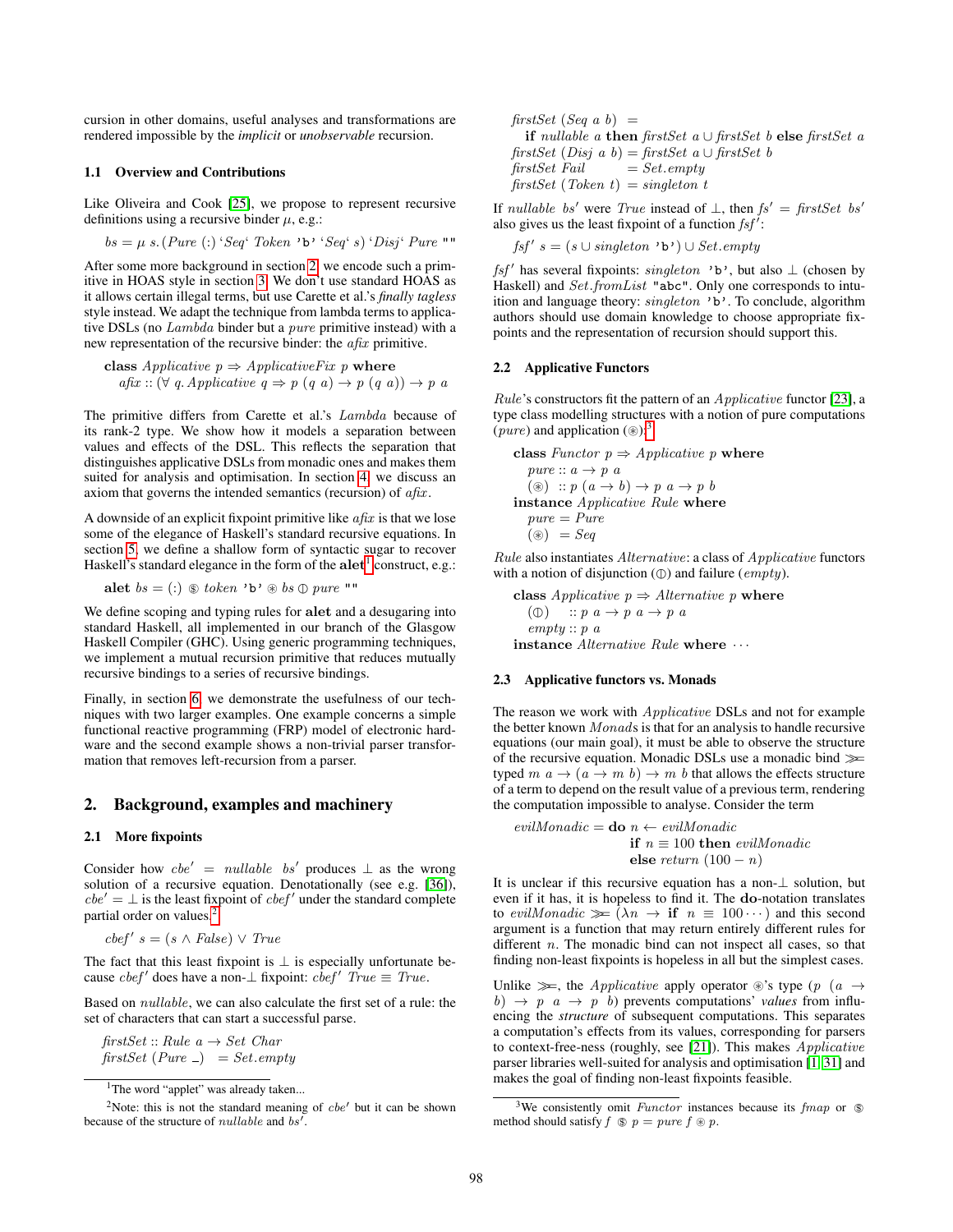#### 2.4 Composing Applicative functors

An important tool for us is the composition of two Applicative functors p and q [\[23\]](#page-9-5). The composed functor  $(p \circ q)$  is again Applicative.

$$
\begin{array}{l} \textbf{newtype } (p \circ q) \ a = Comp \ \{comp::p (q a) \} \\ \textbf{instance } (Applicative \ p, Applicative \ q) \Rightarrow \\ \textbf{Applicative } (p \circ q) \textbf{ where} \\ pure = Comp \cdot pure \cdot pure \\ f \circledast v = Comp \circledast (\circledast) \circledast comp \ f \circledast comp \ v \end{array}
$$

For a composed functor  $(p \circ q)$ , we call p and q the outer resp. inner functor. Terms in either functor can be lifted to  $(p \circ q)$ . Also useful is a function  $withinner$ , lifting operations on the inner functor  $q$ :

liftOuter :: (Functor p, Applicative q)  $\Rightarrow$  p a  $\rightarrow$  (p  $\circ$  q) a liftInner :: Applicative  $p \Rightarrow q$   $a \rightarrow (p \circ q)$  a withInner :: Functor  $p \Rightarrow (q \ a \rightarrow h \ a) \rightarrow$  $(p \circ q)$   $a \to (p \circ h)$  a

#### 2.5 Effectful recursion, not value recursion

We study DSL terms defined as the solution of recursive equations, like the examples bs and  $bs'$ . This is a different kind of recursion than the *value recursion* studied by Erkök and Launchbury [\[14\]](#page-9-8). They study monads that support recursive values in the parameters and results of effectful computations. For example, GHC's Data.IORef (a mutable references interface in the IO Monad) supports the cells' values to be defined lazily. Using the recursive do syntax of GHC's DoRec extension (evolved from the original proposal), a function can create mutually recursive reference cells:

**data** Node = Node Int (IORef Node)  

$$
mk2nodes =
$$
**do rec**  $p \leftarrow newIORef (Node 0 r)$   
 $r \leftarrow newIORef (Node 1 p)$   
 $return p$ 

Value recursion is only interesting in the context of monadic computations. For Applicative functors, the separation of values and effects limits the value recursion entirely to the value level. The same effect can then be achieved by using the standard  $fix$  at the value level (see section [4.2\)](#page-4-2). It is the monadic interplay of effects and values that makes value recursion interesting. In this paper, we study *effectful* recursion, a different form of recursion that is more naturally associated with applicative functors. Effectful recursion is used to define effectful recursive DSL terms, like  $bs$  and  $bs'$ .

## <span id="page-2-0"></span>3. A recursion primitive

Let us define our recursion primitive  $a\hat{f}x$ . We start from more naive definitions and iteratively adapt it to satisfy our requirements.

In our Applicative Rule DSL, we might represent a recursive binder in a naive HOAS style with a new  $Rule$  primitive  $Fix\theta$ :

 $Fix0 :: (Rule\ a \rightarrow Rule\ a) \rightarrow Rule\ a$  $bs = Fix0$  \$  $\lambda bs_0 \rightarrow$  (:)  $\circ$  Token 'b'  $\circ$  bs<sub>0</sub>  $\circ$  pure ""

 $bs' = Fix0 \$   $\lambda bs'_0 \rightarrow snoc \$   $bs'_0 \$   $Token \$   $\rightarrow$   $\gamma \oplus pure \$  ""

Unfortunately, this representation allows meaningless definitions:

$$
badBind = Fix0 \$\lambda self \rightarrow \text{case self of Pure } \_ \rightarrow self
$$
  

$$
\_ \rightarrow Pure 0
$$

 $badBind$  treats its recursive parameter non-parametrically and does not model a usage of the recursive binder  $\mu$ . Such definitions are not excluded by  $Fix0$ 's type. Chlipala explains how this complicates DSL algorithms like nullable, requiring an inverse algorithm mapping result values (here: booleans) back to DSL terms [\[6\]](#page-9-9).

We use Carette et al.'s *finally tagless* style [\[5\]](#page-9-10) to solve this. Chlipala's alternative Parametric HOAS [\[6\]](#page-9-9) is discussed in section [7.](#page-8-0)

#### 3.1 Finally tagless style (second attempt)

In Carette et al.'s finally tagless style, a parser rule with result type  $a$  is not a value of data type  $Rule\ a$ , but of type  $FinalRule\ 0\ a$ :

class Applicative  $p \Rightarrow CharParser$  *p* where token :: Char  $\rightarrow p$  Char type  $FinalRule0$   $a =$  $\forall p. (Alternative p, CharParser p) \Rightarrow p \; a$ 

Under this definition, a rule is something that can be interpreted in any functor that supports the required primitives, e.g. bs and  $bs'$ :

 $bs, bs' :: FinalRule0$  String  $bs = (\cdot) \circledast$  token 'b'  $\circledast$  bs  $\circledast$  pure ""  $bs' = snoc ~$bs' \circledast bsken ~ b' \circledast pure$  ""

The quantification over  $p$  in  $FinalRuleO$  rules out definitions like  $badBind$ . Since a term in the DSL has to support any functor  $p$ , it has no way of inspecting recursive references of type p a.

Writing algorithms in this final style is reminiscent of programming with Church encodings of data types. The polymorphism of  $FinalRuleO$  is used by instantiating p with a special-purpose interpretation functor carrying intermediate analysis results. In the instances of Alternative and CharParser for this functor, parsing primitives like  $pure$ ,  $\oplus$  and token are handled. The analysis function  $nullableF$  just unwraps the result from the functor:

newtype  $NullableInterp \ a = Null Bool$ instance Applicative NullableInterp where  $pure =$   $Null \ True$  $(NullI \ a) \circledast (NullI \ b) = Null \ (a \wedge b)$ instance  $Alternative\ NullableInterp$  where  $\cdots$ 

instance *CharParser NullableInterp* where  $\cdots$  $nullableF :: FinalRule0 a \rightarrow Bool$ 

nullableF (NullI  $r$ ) = r

#### <span id="page-2-2"></span>3.2 Finally Recursive (third attempt)

So how can we add a recursive binder to such a final DSL? The obvious solution mimics Carette et al.'s lambda construct:

class ApplicativeFix <sup>0</sup> p where afix <sup>0</sup> :: (p a → p a) → p a bs <sup>=</sup> afix <sup>0</sup> \$ <sup>λ</sup>bs<sup>0</sup> <sup>→</sup> (:) #\$ token 'b' <sup>~</sup> bs<sup>0</sup> pure "" bs<sup>0</sup> = afix <sup>0</sup> \$ λbs<sup>0</sup> <sup>0</sup> <sup>→</sup> snoc #\$ bs<sup>0</sup> <sup>0</sup> <sup>~</sup> token 'b' pure ""

We can extend our  $nullableF$  analysis to support  $afix_0$ :

**instance** *ApplicativeFix*<sub>0</sub> *NullableInterp* **where** 
$$
a\hat{f}x_0
$$
 *pf* = *pf* (*NullI False*)

This instance passes *NullI False* to pf, specifying that recursive occurrences are assumed not to accept the empty string.

#### <span id="page-2-1"></span>3.3 Applicative problems

Unfortunately, a problem with  $a\hat{f}x_0$  remains in complex transformations like the left-recursion removal transform to be described in section [6.2.](#page-7-0) It will transform for example the left-recursive rule  $bs'$ into an equivalent, non-left-recursive rule: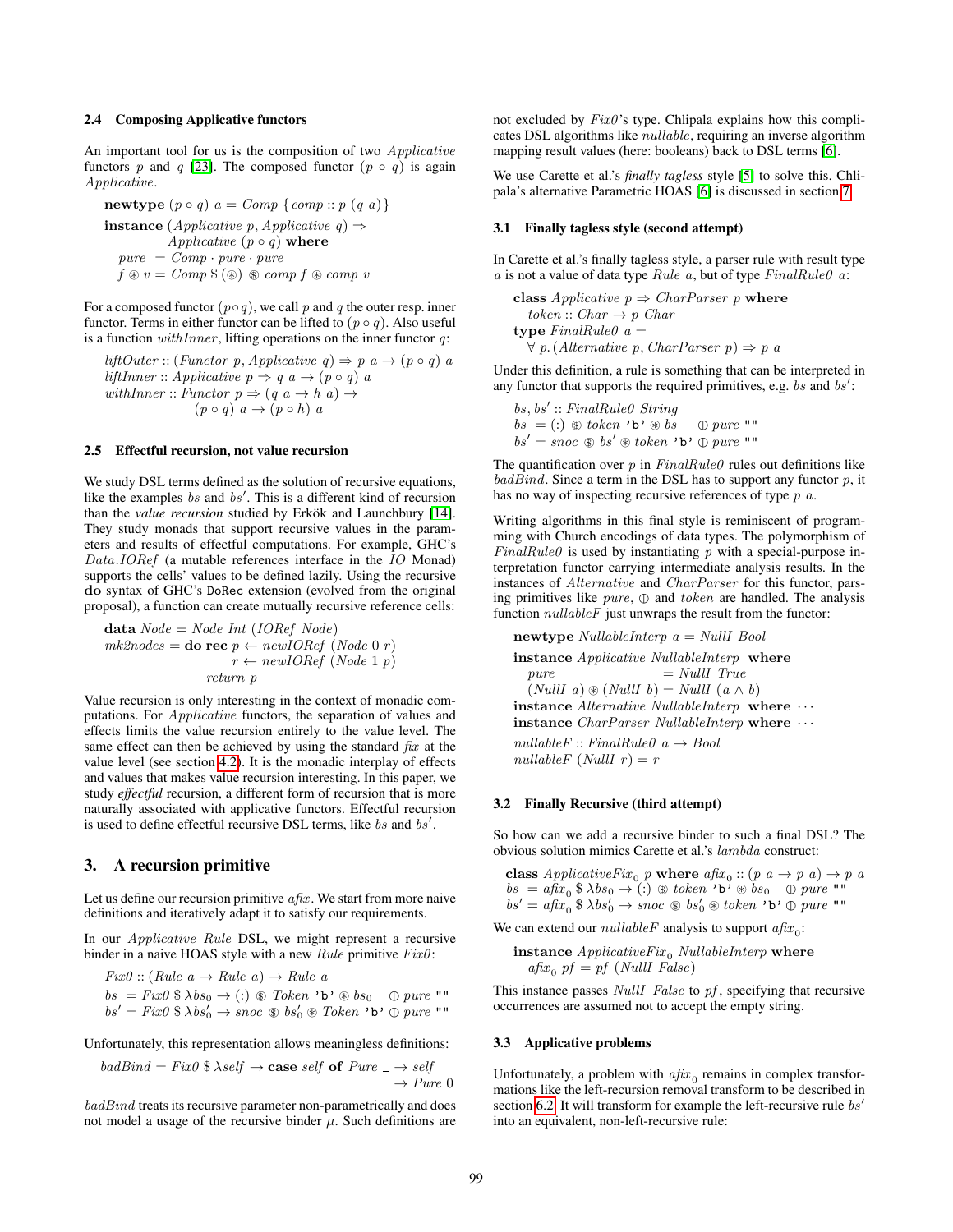transformPaull bs'  $\equiv$  foldr (\$)  $\otimes$  bsHead'  $\otimes$  many bsTail' where  $bsHead' = pure$  ""  $bsTail' = (:) \circledast token 'b'$ 

More details follow, but essentially  $bs'$  is split in two parts:  $bsHead'$  is what remains of the rule with leading self-references removed and  $bsTail'$  contains the parts of the rule that follow leading self-references. The transformed rule parses  $bsHead'$  first and then iteratively parses  $bsTail'$  using  $many :: p \ a \rightarrow p \ [a]$ . The initial result of  $bsHead'$  has type  $String$ , and the parse results of  $bsTail'$ , typed  $String \rightarrow String$ , are iteratively applied to it using *foldr*  $(\$)$ , to obtain the same parse results as before.

Actually performing this translation presents several challenges. For a rule like bs' of the form  $a\hat{f}x_0$  bsf', we have to derive rules bsHead' and bsTail' from bsf'. Distinguishing leading from nonleading recursive references is a first problem, but let us assume for now they are all leading (like in  $bs'$ ). It is then easy enough to find  $bsHead'$  as  $bsf'$  empty. Deriving  $bsTail'$  from  $bsf'$  is harder.

To derive  $bsTail'$  (of type  $p \; (String \rightarrow String)$ ) from  $bsf'$  (of type p String  $\rightarrow p$  String), we can try to somehow turn bsf' into a value of type  $p \; (String \rightarrow String) \rightarrow p \; (String \rightarrow String)$ , i.e. make all rules produce a value that can depend on the String result of a previous match. The rules in  $bsf''$  ignore this value, but we can now apply  $bsf''$  to pure id, i.e. instantiate leading selfreferences to a pure parser returning the previous parse result.

Generalising slightly, what we crucially need is a *coapplicative* operator  $coapp0$  (note the symmetry with the type of  $\circledast$ ):

 $c\alpha app0 :: (p \ a \rightarrow p \ b) \rightarrow p \ (a \rightarrow b)$ 

coapp0 should satisfy pf (pure v)  $\equiv$  (\$v)  $\circledast$  coapp0 pf for pf ::  $p \, a \rightarrow p \, b$  and  $v \, \text{::} \, a$ . However, it cannot be implemented<sup>[4](#page-3-0)</sup>.

We might say that the polymorphism of  $FinalRule0$  has to be instantiated too early. If we could instantiate p to  $(p \circ ((\rightarrow) a))^5$  $(p \circ ((\rightarrow) a))^5$ then we could lift the Applicative and related instances to this composed functor, lift *pure id* to type  $(p \circ ((\rightarrow) a))$  *a* and call pf with this value to obtain a value of  $(p \circ ((\rightarrow) a))$  b which is essentially  $p(a \rightarrow b)$ . However, even though we can instantiate a *FinalRule0*'s p parameter as we like,  $(p \circ ((\rightarrow) a))$  is not suited as the type a becomes known only during the analysis of a term.

We note that  $\operatorname{coapp0}$ 's type is precisely that of Carette et al.'s Lambda constructor. So why can't we simply add a lambda constructor to our applicative DSL to solve our problem? Unfortunately, such a constructor is a bad idea for many DSLs, including our parsing example. Even for a simple recursive descent (RD) parse algorithm, this lambda operator cannot be handled:

 $lambdaRD :: ((String \rightarrow [(String, a)]) \rightarrow$  $String \rightarrow [(String, a)] \rightarrow String \rightarrow [(String, a \rightarrow b)]$  $lambda$ RD pf  $s = ?$ 

#### <span id="page-3-3"></span>3.4 Rank-2 types to the rescue (our final proposal)

The solution we propose is to change the type signature of  $afix_0$ :

class Applicative  $p \Rightarrow Application$ afix ::  $(\forall q. \mathit{Applicative} q \Rightarrow$  $(p \circ q)$   $a \rightarrow (p \circ q)$   $a) \rightarrow p$  a

 $afix$ 's type requires that the value of the recursive variable of  $afix$ 's argument can be wrapped in an arbitrary  $Applicative$  functor  $q$ 

with the recursive definition's result value coming out in the same functor at the end.

This restriction is strong enough for the definition of coapp. We can instantiate the type constructor argument q to the *environment* functor  $((\rightarrow)$  a), and exploit its standard *Applicative* instance:

coup: *Applicative* 
$$
p \Rightarrow (\forall q \cdot Applicative q \Rightarrow (p \circ q) a \rightarrow (p \circ q) b) \rightarrow p (a \rightarrow b)
$$
  
coapp  $p = comp \$ p \$ lifInner id$ 

Our experience shows that  $afix$ 's type is not too restrictive though: Applicative-style primitives on a functor p can be lifted to  $(p \circ q)$  a for any Applicative q, e.g. Alternative and CharParser:<sup>[6](#page-3-2)</sup>

instance (Alternative p, Applicative q)  $\Rightarrow$ Alternative  $(p \circ q)$  where  $empty = Comp$  empty  $va \oplus vb = Comp (comp va \oplus comp vb)$ instance (*CharParser p, Applicative q*)  $\Rightarrow$ *CharParser*  $(p \circ q)$  where  $token = liftOuter \cdot token$ 

We can adapt the previous examples  $bs$  and  $bs'$  as follows.

type FinalRule  $a = \forall p$ .  $(Alternative p, Applicative Fix p, CharParser p) \Rightarrow p a$  $bs, bs' :: FinalRule String$  $bs = afix \, \$ \, \lambda s \rightarrow (:) \, \circledast \, token \, 'b' \circledast s \, \circledast \, pure \, "$ " bs<sup>0</sup> <sup>=</sup> afix \$ <sup>λ</sup><sup>s</sup> <sup>→</sup> snoc #\$ <sup>s</sup> <sup>~</sup> token 'b' pure ""

The additional power of  $a\hat{f}xx$  over  $a\hat{f}xx_0$  is not always needed. In such cases (like our  $nullable$ ), the quantified functor q can be instantiated to Identity:

runIdComp :: Functor p ⇒ (p ◦ Identity) a → p a runIdComp p <sup>=</sup> runIdentity #\$ comp p wrapIdComp :: Applicative p ⇒ (∀ q . Applicative q ⇒ (p ◦ q) a → (p ◦ q) a) → p a → p a wrapIdComp f s = runIdComp \$ f \$ liftOuter s instance ApplicativeFix NullableInterp where afix pf = wrapIdComp pf (NullI False)

With  $firstSet$  similarly adapted, the results for bs are unchanged:  $nullableF$  bs  $\equiv$  True, firstSetF bs  $\equiv$  singleton 'b', but left-recursion is now supported:  $nullableF \quad bs^{\dagger} \equiv True$  and firstSetF bs'  $\equiv$  singleton 'b'.

#### 3.5 The meaning of  $a\hat{f}x$ 's type

Let us try and gain more insight into the meaning of  $af(x)$ 's type:

$$
afix :: \forall p. \, ApplicationFix \, p \Rightarrow (\forall q. \, Application \, q \Rightarrow p \, (q \, a) \rightarrow p \, (q \, a)) \rightarrow p \, a
$$

A useful tool is Reynolds' notion of parametricity [\[32,](#page-9-11) [34\]](#page-9-12). Because we just want to gain insight, we freely use imprecise formulations and ignore intricacies like strictness [\[8\]](#page-9-13), although we do believe the results could be made more exact if necessary.

Let us consider the type of  $a\hat{h}x$ 's arguments:

 $\forall q$ . Applicative  $q \Rightarrow (p \circ q) \; a \rightarrow (p \circ q) \; a$ 

We conjecture that the following *free theorem* holds for values pf of this type:

<span id="page-3-0"></span><sup>4</sup>We ignore unsafe techniques like dynamic typing and partiality.

<span id="page-3-1"></span> $(5(\rightarrow)$  is Haskell's curried arrow type constructor:  $(\rightarrow)$  a  $b = a \rightarrow b$ .

<span id="page-3-2"></span><sup>&</sup>lt;sup>6</sup>This instance of *Alternative* ( $p \circ q$ ) arbitrarily lifts p's *Alternative* instance and not q's, but in our case, q's special role warrants this.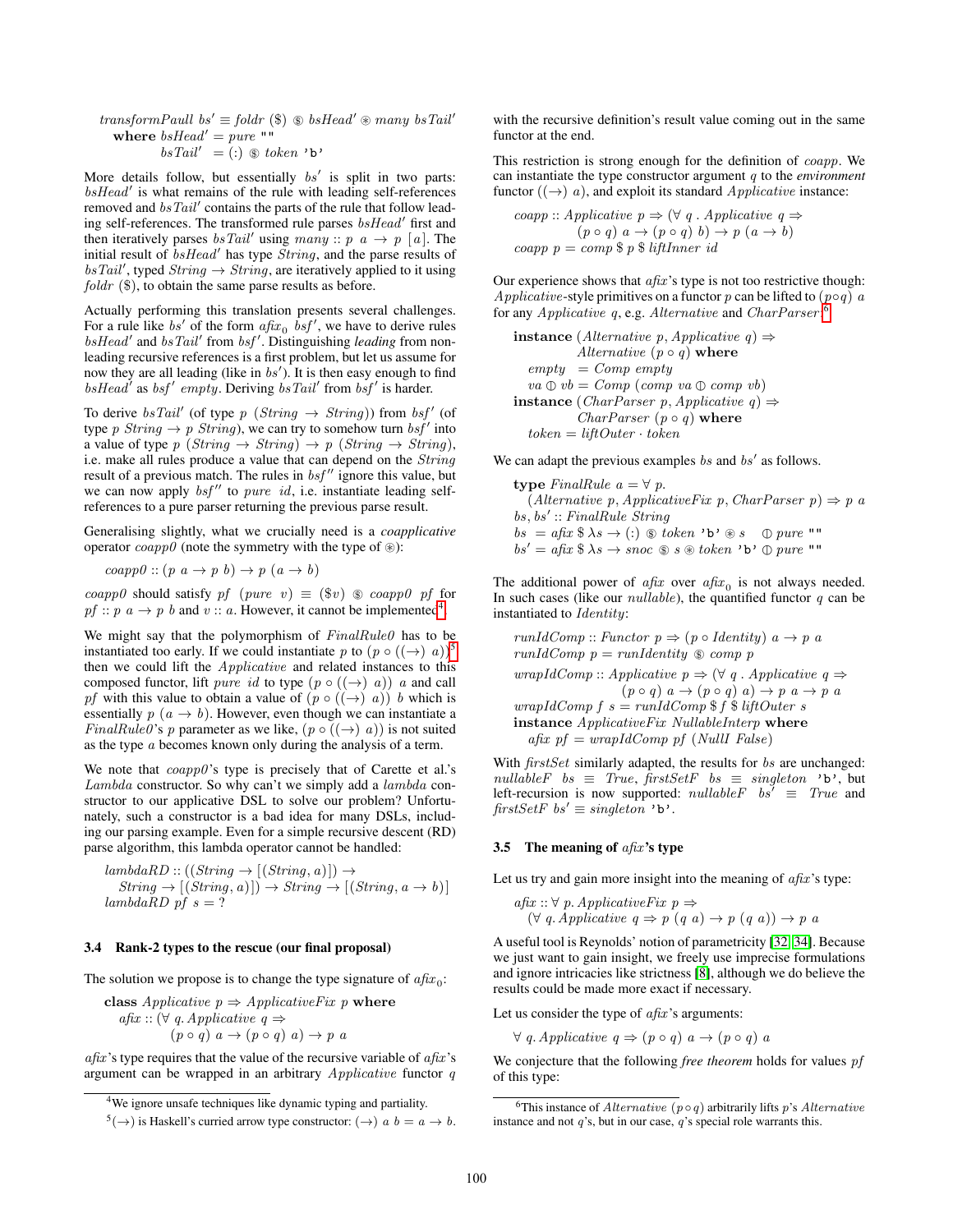<span id="page-4-3"></span>**Theorem 3.1.** *For all*  $q_1$ ,  $q_2$  *Applicative, for*  $k : q_1$  *a*  $\rightarrow$   $q_2$  *a respecting the Applicative operations and*  $u$  :: ( $p \circ q1$ )  $a$ *,* 

withInner 
$$
k
$$
 (pf  $u$ )  $\equiv$  pf (withInner  $k$   $u$ ).

This theorem states that for any  $k$ , applying  $withInner \; k$  before or after  $pf$  has the same effect. Consider the constant functor  $K$ :

data  $K$   $a = K$ 

instance Applicative K where  $\{pure = K; \exists \circledast = K\}$ 

With  $k = \lambda_- \rightarrow K$ , with *Inner* k maps values of  $(p \circ q)$  a to  $(p \circ K)$  a, effectively erasing the value of the computation in p. Theorem [3.1](#page-4-3) then implies that applying  $pf$  to an argument  $u$ and erasing the value of the result is equivalent to first erasing  $u$ 's value and then applying pf to it. This means that the above theorem states a familiar property, namely that  $a\hat{f}x$ 's arguments  $pf$  respect the separation between values and effects of applicative functors.

## <span id="page-4-0"></span>4. An *ApplicativeFix* Axiom

With the key points of our approach established, let us consider the properties a reasonable implementation of ApplicativeFix should satisfy. Many Haskell type classes are associated with such axioms that can sometimes even be linked to category theory or mathematics in general. We have not identified such a relation, but we do propose an axiom that should hold for  $a\hat{f}xx$ .

#### 4.1 Fixpoint law

The ApplicativeFix *fixpoint law* states that an implementation of afix should always deliver a fixpoint:

$$
afix \text{ } pf \equiv wrapIdComp \text{ } pf \text{ } $afix \text{ } pf
$$

Remember that denotationally, Haskell recursive definitions produce the *least* fixpoint of a function pf [\[36\]](#page-9-4). This law states that afix must also return a fixpoint, but not necessarily the least. Note by the way that it also implies a behaviour on constant functions:

Corollary 4.1 (Constant preservation). If x is not free in g, afix  $(\lambda x \rightarrow liftOuter g) \equiv g$ .

#### 4.2 Interesting non-axioms

There are two axioms that we want to explicitly *not* propose. We discuss them, nevertheless, as they shed more light on the meaning of our afix primitive.

<span id="page-4-2"></span>*Left shrinking considered harmful* The first such property is an analogon of Erkök and Launchbury's Left Shrinking law for MonadFix [\[14\]](#page-9-8) or the equivalent for Paterson's ArrowLoop [\[27\]](#page-9-14). For  $Applicative Fix$ , one might expect the following left shrinking:

$$
\text{(not an axiom)}\\a\text{fix }(\lambda x \to \text{liftOuter } a \circledast f \ x) = a \circledast a\text{fix } f
$$

with x not free in a and  $a :: p (v \rightarrow v)$  for some p and v.

Let us consider what this proposed axiom would mean for an example parser for an infinite number of as, defined as follows:

as <sup>=</sup> afix \$ <sup>λ</sup><sup>s</sup> <sup>→</sup> (:) #\$ token 'a' <sup>~</sup> <sup>s</sup>

Under the left-shrinking assumption, the above is equivalent to a single token parser followed by an infinite effect-free parser:

$$
as = afix \$ \lambda as' \rightarrow (:) \circledast token \cdot a \cdot \circledast as'
$$
  
= (:)  $\circledast token \cdot a \cdot \circledast afix \$ \lambda as' \rightarrow as'$ 

However, this new expression is not at all equivalent to the original. The left shrinking property states that computations not depending on recursive occurrences can be lifted out of the recursive equation, their effects no longer taking part in the recursion. As such, the axiom is defining for the value recursion that Erkök and Launchbury model and rules out the effectful recursion we aim for.

*Fixing what is pure?* A second property that *not* all reasonable instances of ApplicativeFix satisfy, prescribes a form of fixpoints for recursive definitions that do not add effects:

$$
a\text{fix (fmap } h) \equiv pure \text{ (fix } h)
$$

for any h typed  $a \rightarrow a$ . The right hand side is a fixpoint of fmap h, but not necessarily the one we want. In an Alternative functor p, empty is also a fixpoint and it is in fact the natural one for most examples in this text. For instance, in a parser DSL, the lefthand side models a non-terminal  $X$  with a single production rule  $X \rightarrow X$ , equivalent in language theory to an *empty* rule.

## <span id="page-4-1"></span>5. Making  $afix$  practical

We turn our attention to some tools that make it practical to implement and work with DSLs using  $a\hat{f}$ x.

## <span id="page-4-4"></span>5.1 Some Tools

First, unlike alternative solutions [\[2,](#page-9-15) [11\]](#page-9-16), *afix* supports higherorder combinators without primitive support. These are observably recursive analogues of the standard many and some combinators:

$$
manyAF, some AF :: (Alternative p, Applicative Fix p) \Rightarrow p \ a \rightarrow p [a]
$$

$$
someAF f = (:) \circledast f \circledast manyAF f
$$

$$
manyAF f = afx \circledast \lambda s \rightarrow (:) \circledast liftOuter f \circledast s \circledast pure []
$$

Note that  $manyAF$  and  $someAF$ 's types only differ from their standard analogues in the ApplicativeFix constraint.

A standard function  $a\hat{f}x\hat{f}$  implements  $a\hat{f}x$  by going back to Haskell's unobservable recursion. This sometimes makes sense, for example when interfacing with existing libraries that are designed to work with Haskell's implicit recursion. We show an instance for uu-parsinglib's parser representation. Also useful is afixKill, which replaces recursive occurrences with a failing *empty* rule.

afixInf :: Applicative 
$$
p \Rightarrow (\forall q \in Applicative q \Rightarrow (p \circ q) \in a \rightarrow (p \circ q) \in a) \rightarrow p \in a
$$
  
afixInf  $f = fix \$ wrapIdComp f$ 

instance ApplicativeFix (P st) where  $afix = afixInf$ 

afixKill :: Alternative  $p \Rightarrow (\forall q \in Applicative q \Rightarrow$  $(p \circ q)$   $a \rightarrow (p \circ q)$   $a) \rightarrow p$  a  $afixKill f = runIdComp$  \$f empty

#### <span id="page-4-5"></span>5.2 Arity-Genericity

With *afix* modelling effectful recursion on one variable, the next question is what to do about *mutual* recursion. Instantiating afix at type  $(\forall b \cdot \text{ApplicativeFix } b \Rightarrow (f \circ b) \cdot (a1, a2) \rightarrow (f \circ b)$ b)  $(a1, a2)$   $\rightarrow$  f  $(a1, a2)$  is not a solution because the type  $f(a1, a2)$  does not allow both recurrands to produce different effects. What we would like is a primitive of the following type: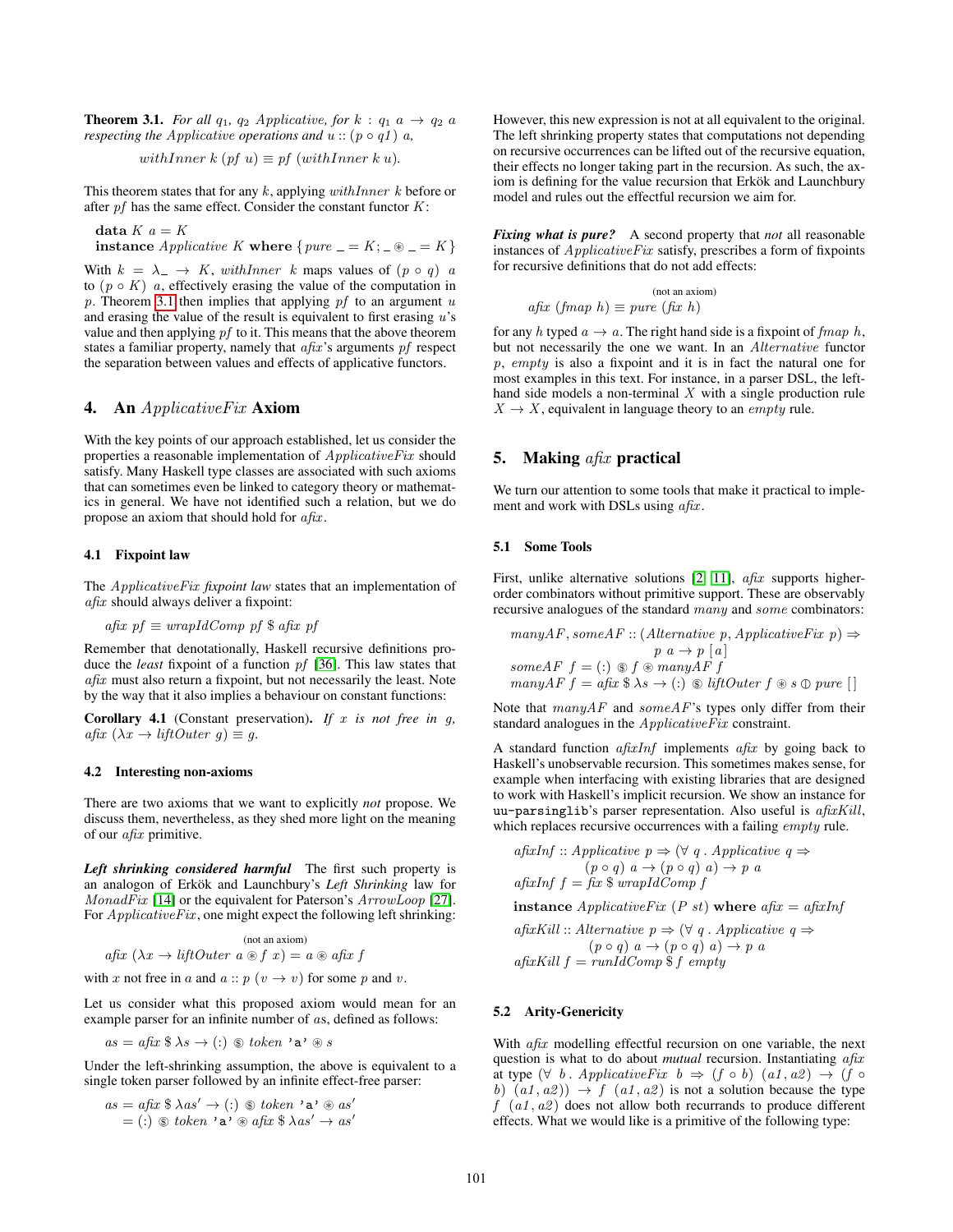$$
assocComp_1 :: Applicative p \Rightarrow
$$
  
\n
$$
((p \circ q1) \circ q2) \quad a \rightarrow (p \circ (q1 \circ q2)) \quad a
$$
  
\n
$$
assocComp_2 :: Applicative p \Rightarrow
$$
  
\n
$$
(p \circ (q1 \circ q2)) \quad a \rightarrow ((p \circ q1) \circ q2) \quad a
$$
  
\n
$$
liftComposed :: (Applicative p, Applicative q2) \Rightarrow
$$
  
\n
$$
(p \circ q1) \quad a \rightarrow (p \circ (q2 \circ q1)) \quad a
$$

<span id="page-5-0"></span>**Figure 1.** Utility functions for working with functors  $(p \circ q)$  (implementations omitted).

$$
afix_2 :: ApplicativeFix \ p \Rightarrow (\forall q \ . Applicative \ q \Rightarrow
$$
  
((p \circ q) a\_1 \rightarrow (p \circ q) a\_2 \rightarrow (p \circ q) a\_1,  
(p \circ q) a\_1 \rightarrow (p \circ q) a\_2 \rightarrow (p \circ q) a\_2)) \rightarrow (p \ a\_1, p \ a\_2)

This is not an instance of  $a\hat{f}x$ 's type, but we can construct such a primitive from it, taking inspiration from Bekic's theorem [\[36\]](#page-9-4). ´ This theorem relates mutually recursive bindings to repeated applications of the  $fix$  operator. We imitate the form for  $afix$ , exploiting the polymorphism of  $afix_2$ 's argument and juggling the  $(\cdot \circ \cdot)$  type constructor in the types (using utility functions from Figure [1\)](#page-5-0).

afix <sup>2</sup> pf = (fp<sup>1</sup> , fp<sup>2</sup> ) where fp<sup>1</sup> = afix \$ λfp<sup>0</sup> <sup>1</sup> → let fp<sup>0</sup> <sup>2</sup> = Comp \$ afix \$ λfp<sup>00</sup> <sup>2</sup> → comp \$ assocComp<sup>2</sup> \$ snd pf (liftComposed fp<sup>0</sup> 1 ) (assocComp<sup>1</sup> \$ Comp fp<sup>00</sup> 2 ) in fst pf fp<sup>0</sup> 1 fp0 2 fp<sup>2</sup> = ... (analogous)

This definition is obscured by technicalities. In the first call to  $a\hat{f}xx$ , the recursive argument  $fp'_1$  is of type  $(p \circ q1)$  a<sub>1</sub> for an arbitrary  $q1$ . However, in the second call to  $a\hat{f}x$ ,  $\hat{f}p''_2$  is of type  $(p \circ q2)$   $(q1\ a_2)$ for an arbitrary  $q\mathscr{L}$ . The trick is then to apply pf with its type parameter q instantiated to  $(q2 \circ q1)$  and exploit associativity of the  $(\cdot \circ \cdot)$  type constructor to fit everything together.

Now, we can do this for any arity, but this is not very effective: we can only hope to implement a finite number of  $afix_i$ s and additionally, the size of the definition of  $a\hat{h}x_i$  increases exponentially with  $i$ . Luckily, GHC's type system allows us to do better.

Omitting details for space reasons, we have used techniques described by McBride  $[22]$ <sup>[7](#page-5-1)</sup> to develop an arity-generic or polyvariadic version of  $a\hat{f}xx$ . With encoding artefacts removed and using ellipses in a not fully formal notation for type lists, this is its type:

$$
nafix:: \forall (p::* \rightarrow *) ([t_1 \cdots t_n]:[:[*]).\text{ ApplicativeFix } p \Rightarrow
$$
  
\n
$$
((\forall q : * \rightarrow *.\text{ Applicative } q \Rightarrow
$$
  
\n
$$
(p \circ q) t_1 \rightarrow \cdots \rightarrow (p \circ q) t_n \rightarrow (p \circ q) t_1), \cdots,
$$
  
\n
$$
(\forall q : * \rightarrow *.\text{ Applicative } q \Rightarrow
$$
  
\n
$$
(p \circ q) t_1 \rightarrow \cdots \rightarrow (p \circ q) t_n \rightarrow (p \circ q) t_n)) \rightarrow
$$
  
\n
$$
(p t_1, \ldots, p t_n)
$$

This arity-generic version of afix gives us effectful *mutual* recursion at any arity without primitives beyond  $a\hat{f}x$ . The implementation of nafix can be found in our GHC branch (see Section [5.4\)](#page-5-2).

#### <span id="page-5-5"></span>5.3 Syntactic sugar

By writing recursive definitions in terms of this new fixpoint primitive, we lose some of the elegance of Haskell's standard let bindings. But because our ApplicativeFix and afix are a general tool

|                                                | $Q: \Gamma \vdash p : * \rightarrow *$ $Q \Vdash \textit{ApplicativeFix } p$        | q fresh    |
|------------------------------------------------|-------------------------------------------------------------------------------------|------------|
| $\forall i = 1n, \ Q \wedge Applicative \ q;$  |                                                                                     |            |
|                                                | $\Gamma, q: * \to *, \{x_j : (p \circ q) t_j\}_{i=1n} \vdash e_i : (p \circ q) t_i$ |            |
| $Q; \Gamma, \{x_i : p t_i\}_{i=1}^r$ + $e : T$ |                                                                                     |            |
|                                                | Q; $\Gamma$ , $\vdash$ alet $\{x_i = e_i\}_{i=1n}$ in $e : T$                       |            |
|                                                |                                                                                     | $(T-ALET)$ |

<span id="page-5-4"></span>Figure 2. Typing alet bindings

for Applicative functors requiring observable effectful recursion, a shorthand notation to recover this elegance makes sense. Since we work in an applicative style, a syntax that resembles standard let bindings is natural: we propose the alet-notation:

$$
\textbf{alet } bs = pure \text{ "" } \oplus (:) \text{ } \oplus \text{ } token \text{ 'b'} \oplus bs
$$

Note the use of a *top-level* alet. We allow mutual recursion, like in the following simple expression parser<sup>[8](#page-5-3)</sup>

alet expr = (+) #\$ expr ⊂∗ token '+' <sup>~</sup> factor factor factor = (∗) #\$ factor ⊂∗ token '\*' <sup>~</sup> term term term = token '(' ∗⊃ expr ⊂∗ token ')' decimal

in expr

Syntactic and scoping rules for alet are analogous to normal let bindings. Its typing rule is presented in Figure [2,](#page-5-4) using notation from Vytiniotis et al. [\[33\]](#page-9-18). Specifically, their typing judgement  $Q$ ;  $\Gamma \vdash e : \tau$ , where  $Q$  is a set of constraints,  $\Gamma$  is a typing environment,  $e$  an expression and  $\tau$  a type. We write some kind annotations, typing context entries for type variables and explicit type applications of polymorphic values for clarity. The typing rule for alet is not standard, but it reflects the requirements of our  $a\hat{h}x$ and nafix primitives: the definitions of bound variables  $x_i$  are typechecked against type  $(p \circ b)$   $t_i$  where b is a fresh *Applicative* functor, and all  $x_j$  are bound at type  $(p \circ b)$   $t_j$ . The body of the alet construct is type-checked with all  $x_i$  bound at type  $p$   $t_i$ .

With this typing rule, Figure [3](#page-6-1) defines a type- and syntax-directed desugaring A, transforming alet to regular Haskell. Essentially, all recursively bound variables  $x_i$  are converted into open recursive functions  $x_i^{\sharp}$ . We generate a call to the n-ary  $nafix$  primitive and project out  $\hat{x}_i$  from the resulting n-ary tuple. Finally, we replace occurrences of  $x_i$  in the body with  $\hat{x}_i$ . Type soundness of the translation follows easily from type checking the right-hand side of the translation  $B$  against the type of the original alet construct.

**Theorem 5.1** ( $\mathcal A$  is type-preserving).

$$
Q; \Gamma \vdash e : T \Rightarrow Q; \Gamma \vdash \mathcal{A} \langle \Gamma \rangle \left( e \right) : T.
$$

We don't formalise *top-level* alet*s*, a declaration form of alets.

#### <span id="page-5-2"></span>5.4 Implementation

We have extended GHC to parse, type-check and desugar alet expressions. We perform the translation in Fig. [3](#page-6-1) during the *desugaring* phase, which translates scope- and type-checked Haskell code into GHC's explicitly typed core language (a variant of System  $F_{\omega}$ ) extended with features like equality coercions [\[30\]](#page-9-19)). We currently support alet expressions as defined in this text. Still missing is support for top-level alets and type signatures for alet bindings

<span id="page-5-1"></span> $7$ We use type families instead of multi-parameter type classes though.

<span id="page-5-3"></span><sup>&</sup>lt;sup>8</sup>Note: we use shorthands  $\textcircledast$  and  $\textcircledast$  that behave like  $\textcircledast$  but ignore the result of their second resp. first argument, e.g.  $v \& w = const \& v \& w$ .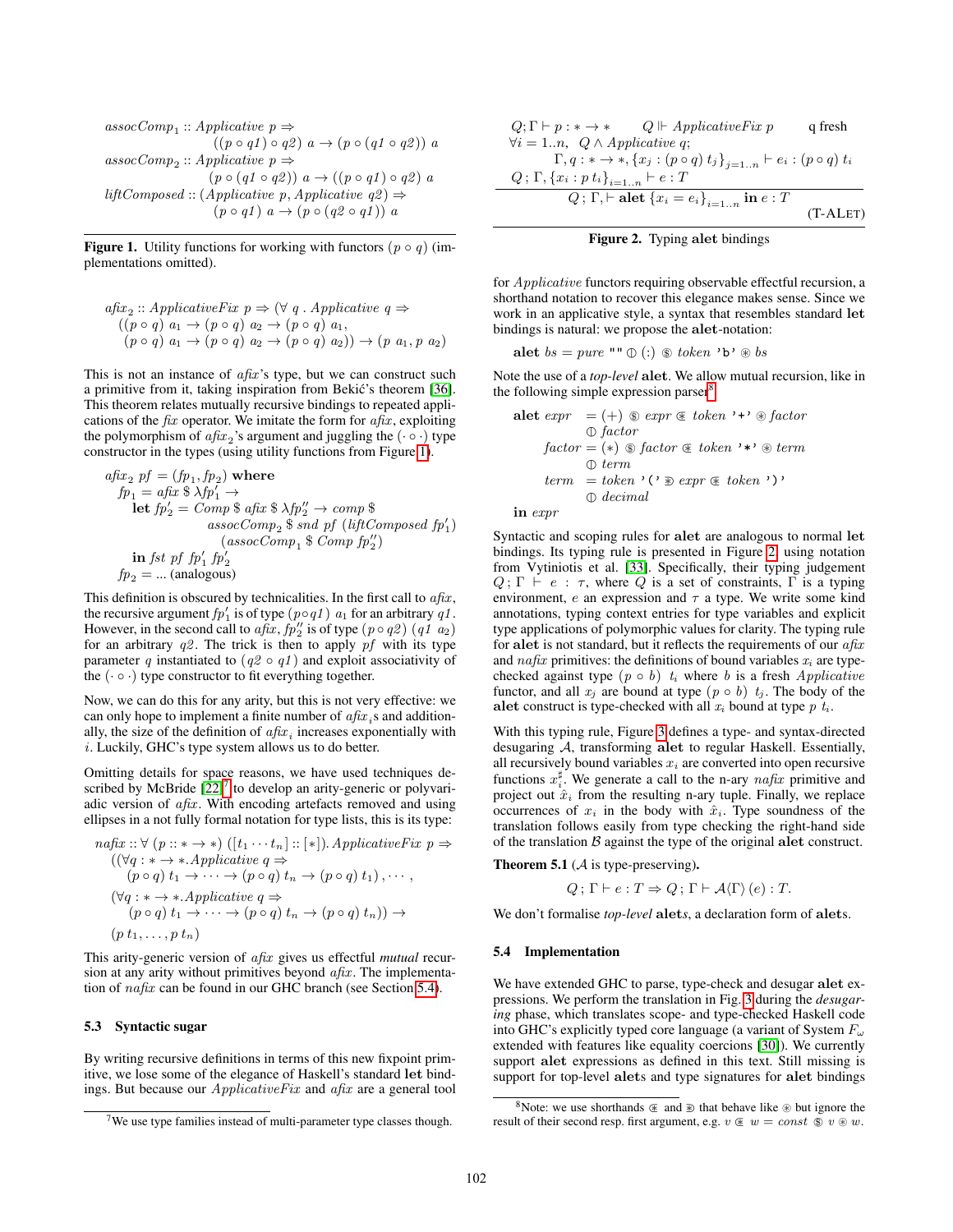$$
\mathcal{A}\langle Q; \Gamma \rangle \left(\text{alet } \{x_i = e_i\}_{i=1..n} \text{ in } e\right) = \mathcal{B}\langle \{t_i\}_{i=1..n} \rangle \left(\text{alet } \{x_i = e_i\}_{i=1..n} \text{ in } e\right)
$$
\nwith\n
$$
\begin{cases}\nQ; \Gamma \vdash p : * \to *, & Q \Vdash Application \text{ in } e \\
\forall i \ Q \land Applicative \ b; \Gamma, b : * \to *, \{x_j : (p \circ b) t_j\}_{j=1..n} \vdash e_i : (p \circ b) t_i \\
\forall i \ Q \land Applicative \ b; \Gamma, b : * \to *, \{x_j : (p \circ b) t_j\}_{j=1..n} \vdash e_i : (p \circ b) t_i \\
\text{compositionally apply } \mathcal{A}\langle Q; \Gamma \rangle \text{ on components of } e\n\end{cases}
$$
\n
$$
\mathcal{B}\langle \{t_i\}_{i=1..n}\rangle \left(\text{alet } \{x_i = e_i\}_{i=1..n} \text{ in } e\right) = \text{let } \begin{cases}\n\{x_i^{\sharp} = \lambda x'_1 \cdots x'_n \to [x'_j / x_j]_{j=1..n} e_i\} \\
f = nafix \mathcal{Q}[t_1..t_n] \left(x_1^{\sharp}, \cdots, x_n^{\sharp}\right) \\
\{\hat{x}_i = \pi_i \mathcal{Q}[(p t_1) \cdots (p t_n)] \}f\}_{i=1..n} \\
\text{in } [\hat{x}_i / x_i]_{i=1..n} e\n\end{cases}
$$

<span id="page-6-1"></span>Figure 3. The type-directed translation of alet bindings. We write some explicit type applications for clarity.



<span id="page-6-3"></span>Figure 4. An SR-latch, using a pair of cross-coupled NOR gates.

(but type annotations in the bodies can be used instead). The examples in this text without top-level alets are supported. The code is available on GitHub with instructions for building<sup>[9](#page-6-2)</sup> and pointers for trying out examples and navigating the code.

## <span id="page-6-0"></span>6. Examples

#### 6.1 Functional Reactive Programming

A domain where our techniques are useful is functional reactive programming (FRP), a declarative programming model that describes a system in terms of time-varying functions instead of mutable state with applications in robotics [\[28\]](#page-9-20), animation [\[13\]](#page-9-21) and graphical user interfaces [\[19\]](#page-9-22).

A simple FRP model may consider behaviours as functions of time, making them an instance of the environment functor [\[23\]](#page-9-5):

type Behaviour  $= (\rightarrow)$  Time instance  $Applicative ((\rightarrow) a)$  where  $pure = const$  $f \circledast g = \lambda t \rightarrow f \cdot t \cdot (g \cdot t)$ 

FRP provides a form of state through the delaying of behaviours. For discrete time models, the behaviour  $delay \, v \, bhv$  produces value v first and the *delayed* values of bhv next. We assume functions  $prevT :: Time \rightarrow Time$  and  $initT :: Time$ .

class *Applicative* 
$$
f \Rightarrow
$$
 *Delayable*  $f$  **where**  
delay ::  $a \rightarrow f$   $a \rightarrow f$   $a$   
**instance** *Delayable Behavior* **where**  
delay  $v$   $b = \lambda t \rightarrow$  **if**  $t \equiv initT$  **then**  $v$  **else**  $b$   $\$ prevT$   $t$ 

## 6.1.1 Modelling electronic circuits with flip-flops

Let us use FRP to model event networks and, in particular, electronic circuits. Figure [4](#page-6-3) shows an SR-latch, a simple flip-flop cirnor  $x \ y = \neg (x \lor y)$  $srLatch :: Delayable f \Rightarrow f (Bool, Bool) \rightarrow f (Bool, Bool)$  $srLatch inputs = let qi = nor * * delay False qi'$  $qi' = nor \otimes s \otimes delay$  False qi in (, )  $\circledast$   $qi \circledast qi'$ where  $r = fst \text{ } \textcircled{s}$  inputs  $s = snd \text{ } \textcircled{s}$  inputs



<span id="page-6-4"></span>cuit with two stable states, sometimes used to store information. The circuit has two input wires:  $R$  and  $S$ , and two output wires:  $Q$  and  $\overline{Q}$  (opposite in correct states). If S and R are high, they *set* resp. *reset* the state of the circuit (the value of Q).

Figure [5](#page-6-4) shows an FRP model of the SR-latch over an arbitrary Applicative functor with a Delayable instance, reacting to events of type (Bool, Bool) (the values applied to the input wires). The latch's recursion is modelled in the standard way, and there is no problem to simulate the circuit:

 $sampleInput = delay (True, False)$  \$ const (False, False)

The simulation shows that our sample input correctly initialised the circuit: map (srLatch sampleInput)  $[initT...]$  gives us  $[(False, True), (False, True), ...].$ 

## 6.1.2 Delayable applicative functors

In Figure [5,](#page-6-4) the recursive calls to  $qi$  and  $qi'$  are guarded by *delays*, essential for the proper functioning of the example. If we remove the delays, our example no longer terminates. For more complex examples, such errors can be less obvious and lead to bugs.

Our approach can already do better. If we model the recursion using *ApplicativeFix*, we can scan for erroneous loops upfront and report errors early on. We just need to lift the *Delayable* class to composed functors (omitted) and change  $srLatch$  to use alet. We use  $liftOuter$  to lift  $a$  and  $b$  into the composed functor:

```
srLatch2 :: (Applicative Fix f, Delayable f) \Rightarrowf (Bool, Bool) \rightarrow f (Bool, Bool)srLatch2 inputs =alet qi = nor \otimes liftOuter \rhd delay False qi'qi' = nor \otimes liftOuter \simes delay \; False \; qiin (, ) \circledast qi \circledast qi'
  where \dots 5
```
In a final style, we can analyse this definition with a custom functor: Test Valid  $\alpha$  ignores its parameter  $\alpha$ , but keeps track of the valid-

<span id="page-6-2"></span><sup>9</sup><http://github.com/ilyasergey/GHC-XAppFix/wiki>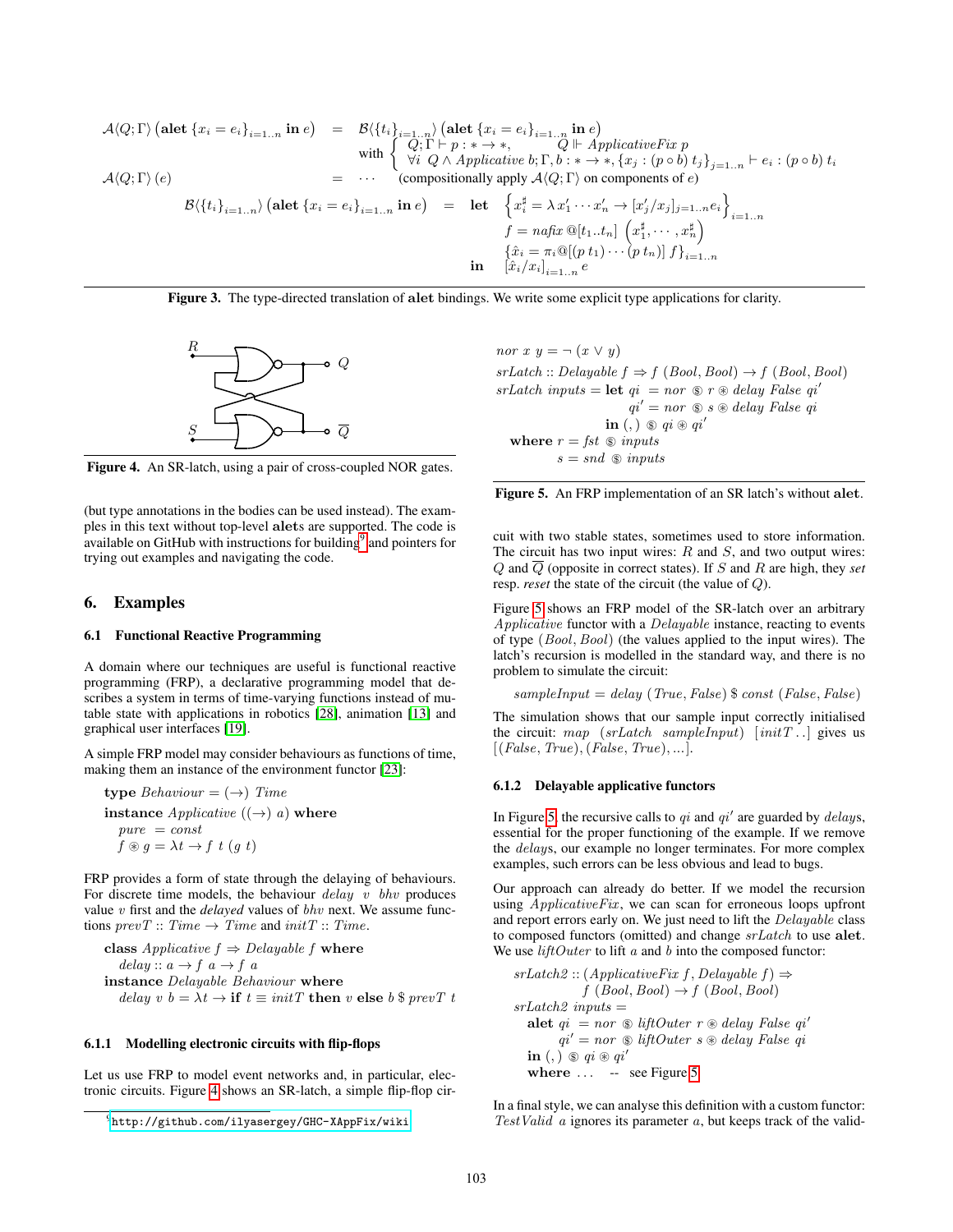ity of a circuit and its current minimum delay. The Applicative and Delayable instances initialise and combine the validity and minimum delay values in the obvious way.

$$
\mathbf{data}\; \mathit{ValidInterp}\; a = \mathit{VI} \; \{ \mathit{isValid} :: \mathit{Bool}, \mathit{viDelay} :: \mathit{Int} \}
$$

instance Applicative ValidInterp where  $pure =$   $= VI$   $True$  0  $VI$  va da  $\mathcal D$  VI vb db = VI (va  $\wedge$  vb) (min da db)

instance Delayable ValidInterp where  $delay = (VI \ s \ d) = VI \ s \ (d+1)$ 

In the  $Applicative Fix$  instance, we test if the recursive function properly introduces a delay: we pass it a recursive occurrence with a delay of −1. If what comes back doesn't have an increased delay, the circuit is invalid:

instance ApplicativeFix ValidInterp where afix  $f = \cose \nwrapIdComp f \$  VI True  $(-1)$  of VI t d |  $d < 0$   $\longrightarrow$  VI False d VI t d | otherwise  $\rightarrow$  VI t d

Reassuringly, isValid (srLatch2 (VI True 0)) is True.

#### <span id="page-7-0"></span>6.2 Left-recursion removal

The largest example in this paper is the previously mentioned algorithm that transforms left-recursive parsers into an equivalent nonleft-recursive form. It is inspired by a previous implementation of a uniform version of the Paull transformation [\[17,](#page-9-23) p. 304] in the grammar-combinators library [\[11\]](#page-9-16). This is a complex transformation and we think it shows other transformations like the ones needed for parsing with derivatives [\[24\]](#page-9-24) are possible as well.

In section [3.3,](#page-2-1) we discussed how transformPaull transforms the example left-recursive rule  $bs'$  into a non-left-recursive equivalent:

$$
transformPaull\ bs' \equiv
$$
  
foldr (\$)  $\circledast$  bs $Head' \circledast$  many bs $Tail'$  where  
bs $Tail' = (:)$   $\circledast$  token 'b'

The core of the transformation is in the implementation of  $a\hat{f}xx$ , where we transform a parser like  $bs' = afix \; bsf'$  to the above. The difficult part is deriving  $bsHead'$  and  $bsTail'$  from pf and we have already discussed some of the techniques for doing this in section [3.](#page-2-0) To derive the first, we pass  $pf$  a recursive occurrence that behaves differently in different positions: it always fails in a head position and behaves as an actual recursive occurrence in tail positions. In a similar but more complicated way, we construct  $bs\overline{Tail}'$ , but not without the coapp function from section [3.4.](#page-3-3)

We model different positions for a parsing rule as three contexts: PurePos (a position where a parser must not consume any input), HeadPos (the left-most position of a non-terminal definition where a parser must consume input) and TailPos (a position where input has already been consumed). The HeadPos context can additionally specify that primitive parsers in this position are to be either *killed* (replaced with *empty*) or left unmodified:

data  $RuleCtx = PurePos$ | HeadPos HeadMod | TailPos deriving Eq

data  $HeadMod = KillHeads \mid DontTouch$  deriving Eq

 $modHead :: Alternative p \Rightarrow HeadMod \rightarrow p a \rightarrow p a$  $modHead$  KillHeads  $= empty$  $modHead$  DontTouch  $p = p$ 

For an underlying parser functor  $p$ , we define a type of transformable parsers that support these three contexts. This type of transformable rules plays the role of the interpretation functor that we instantiate the polymorphism of the rules with. We define the algorithm by providing instances for the relevant type classes Applicative, Alternative, CharParser and ApplicativeFix .

$$
\text{data } PaulIT \ p \ a = PaulIT \ \{ \text{paulIT} :: RuleCtx \rightarrow p \ a \}
$$

The  $Alternative$  instance just lifts  $p$ 's operations in all contexts:

**instance** Alternative 
$$
p \Rightarrow Alternative
$$
 (PaulIT p) where  
empty = PaulIT \$ const empty  
 $a \oplus b = PaulIT $ \lambda ctx \rightarrow paulIT a ctx \oplus paulIT b ctx$ 

In the Applicative instance, we define the behaviour of the parsers in the three contexts. The rule for sequencing is the most complex, because care has to be taken to correctly define how the two sequenced parts can each be in the left-most position of a rule:

**instance** (*Alternative* 
$$
p
$$
, *Applicative*  $p$ )  $\Rightarrow$   
\n*Applicative* (*PaulIT*  $p$ ) **where**  
\n $pure \ v = PaulIT \ r$  **where**  $r$  *PurePos*  $=$  *pure*  $v$   
\n $r$  (*HeadPos*  $) =$  *empty*  
\n $r$   $\circledast$   $r$   $r$  *tailPos*  $=$  *pure*  $v$   
\n**where**  $r$   $ctx@(HeadPos \ ) =$   
\n $pullT \ rf \ PurePos \circledast \ paulIT \ rv \ ctx$   
\n $① \ paulIT \ rf \ ctx \circledast \ paulIT \ rv \ ctx$   
\n $rtx = \text{pullT} \ rf \ ctx \circledast \text{ paulIT} \ rv \ ctx$ 

The *CharParser* instance is self-explanatory:

instance (Alternative p, CharParser p)  $\Rightarrow$  $CharParser (Paulit T p)$  where token $\,c=PauliT\,$ r where  $r$  PurePos  $=$  empty  $r$  (HeadPos kh) = modHead kh \\$ token c  $r$  TailPos  $=$  token c

Finally, the *ApplicativeFix* instance handles recursive references:

**instance** (*Alternative* 
$$
p
$$
, *ApplicativeFix*  $p$ )  $\Rightarrow$   
*ApplicativeFix* (*PaulIT*  $p$ ) **where**  
*afix* ( $pf :: \forall q$ . *Applicative*  $q \Rightarrow$   
(*PaulIT*  $p \circ q$ )  $a \rightarrow$  (*PaulIT*  $p \circ q$ )  $a$ ) = *PaulIT*  $r$   
**where** ...

In a pure context, we just kill recursive occurrences:

 $r$  PurePos = paullT (afixKill pf) PurePos

In other contexts, we implement the transformation rule described above (taking into account the head modification in a head context). We use an omitted function  $manyComp$ : a version of  $manyAF$ from Section [5.1,](#page-4-4) lifted to composed functor  $(p \circ q)$ :

$$
r (HeadPos hm) = rNP hm
$$
  
\n
$$
r TailPos = rNP DontTouch
$$
  
\n
$$
rNP :: HeadMod \rightarrow p a
$$
  
\n
$$
rNP hm = afx \$ \lambda self \rightarrow
$$
  
\n
$$
foldr (\$\) \$\ rStart hm self \circledast manyComp (rDeriv self)
$$

rStart and rDeriv play the role of  $bsHead'$  and  $bsTail'$  in our earlier explanation. We define  $rStart$  by calling the function  $pf$ with a recursive occurrence that behaves as *empty* in pure and head contexts, and as an actual recursive reference elsewhere:

rStart :: Applicative  $q \Rightarrow HeadMod \rightarrow (p \circ q)$   $a \rightarrow (p \circ q)$  a  $rStart$  hm self  $=$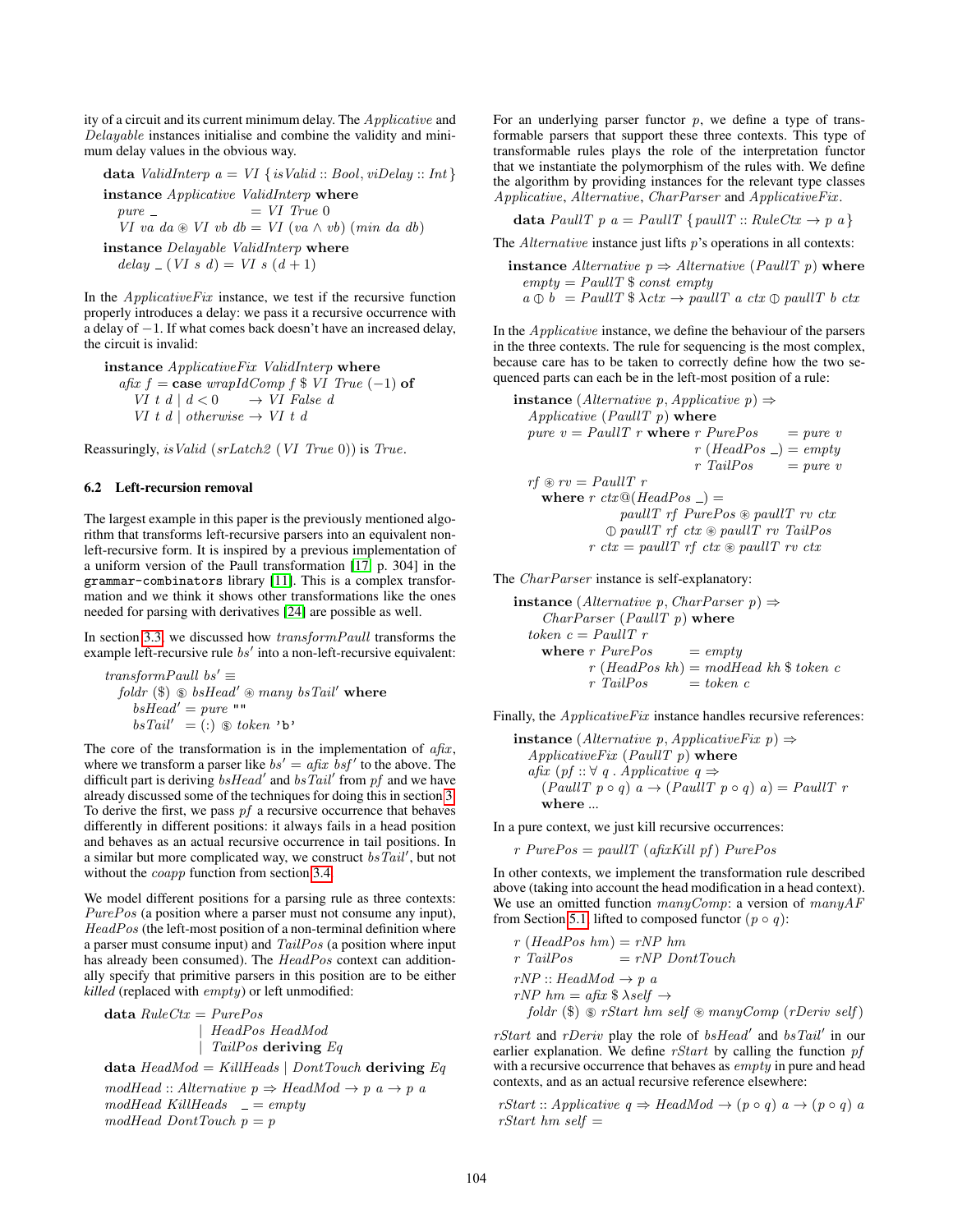Comp \$ flip paullT (HeadPos hm) \$ comp \$ pf \$  $Comp \$  PaullT  $\Rightarrow$ if  $ctx \equiv TailPos$  then comp self else empty

Finally, as discussed in Section [3.4,](#page-3-3) rDeriv is a prime example for the need of the coapp function described. It produces a parser with result type  $a \rightarrow a$  to be used in the definition of rNP above. In addition to the recursive occurrence self from the call to  $afix$ ,  $coapp$ gives us a placeholder prev to substitute for left-recursive occurrences. Using our  $RuleCtxs$ , we call f with a recursive reference behaving as prev in head positions and as self elsewhere:

rDeriv :: Applicative  $q \Rightarrow (p \circ q) \ a \rightarrow (p \circ q) \ (a \rightarrow a)$  $rDeriv\; self = coapp \; \$ \; rDeriv'\; self$  $rDeriv' :: \forall q \ q2$ . (Applicative q, Applicative  $q2$ )  $\Rightarrow$  $(p \circ q) a \rightarrow ((p \circ q) \circ q2) a \rightarrow ((p \circ q) \circ q2) a$  $rDeriv'$  self prev = assocComp<sup>2</sup> \$ Comp \$ flip paullT (HeadPos KillHeads)  $\text{\$ comp } \text{\$}$ pf \$ Comp \$ PaullT rself where  $rself :: RuleCtx \rightarrow p (q \circ q2) a$ <br>  $rself PurePos = empty$  $rself$   $PurePos$ rself  $HeadPos$  { } = comp \$ assocComp<sub>1</sub> prev<br>rself  $TailPos$  =  $liftOuter$  \$ comp self  $\equiv$  liftOuter  $\circledast$  comp self

With this machinery, the function  $transformPaul$  applies the leftrecursion removal transformation to a parser:

transformPaull :: Alternative  $q \Rightarrow$  PaullT  $q a \rightarrow q a$  $transformPaull p = paull T p PurePos$  $\mathbb D$  paullT p (HeadPos DontTouch)

Omitting some uninteresting glue code to the standard Applicative parsing library uu-parsinglib, we can now apply its standard error-correcting parsing algorithm to our transformed and no longer left-recursive parser expr from Section [5.3:](#page-5-5)

 $exprParse :: String \rightarrow Int$  $exprParse = parseUU$  \$ transform Paull expr  $testParse = exprParse$  "1+7\*3+(8\*1+2\*6)"

## <span id="page-8-0"></span>7. Related Work

*Applicative functors* For background on applicative functors, we refer to McBride and Paterson [\[23\]](#page-9-5). Note that their bracket notation (translating  $\llbracket f$   $u_1 ... u_n \rrbracket$  to pure  $f \otimes u_1 \otimes ... \otimes u_n$ ) is orthogonal to our alet syntax and would fit well in alet right-hand sides. Lindley et al. clarify the relation between Applicative functors, Arrows and Monads [\[20\]](#page-9-25). Applicative parser combinators were popularised by Swierstra and colleagues [\[1,](#page-9-7) [31\]](#page-9-1), who have shown them better suited for analysis and optimisation. A better handling of recursion is still a missing piece of the puzzle, and has been a motivation for work on observable recursion (see below).

*HOAS representations* There is a wide variety of research on HOAS representations and how to prevent the problem discussed in section [3.](#page-2-0) We have already discussed Carette et al. [\[5\]](#page-9-10)'s finally tagless style, built on the work by Washburn and Weirich [\[35\]](#page-9-26). Chlipala has proposed Parametric HOAS, also exploiting parametricity in a better HOAS encoding [\[6\]](#page-9-9). Contrary to Carette et al., this results in an initial encoding instead of a final one. PHOAS has been used by Oliveira and Cook to obtain observable monomorphic recursion [\[25\]](#page-9-3) in graph structures. In follow-up work developed in parallel with ours, Oliveira and Löh extend this to typed DSLs with mutually recursive bindings, leading to a solution with many similarities to ours [\[26\]](#page-9-27). In addition to observable recursion, they also provide observable sharing, which we have not considered. Their model of mutually recursive binders uses techniques similar to those in section [5.2,](#page-4-5) but they keep mutual bindings as primitive instead of reducing them to sequences of simple binders like us. For achieving a usable end-user syntax, they demonstrate the use of the impure data-reify library, while we propose the alet syntax.

We have experimented with using an initial encoding based on PHOAS instead of our finally tagless encoding. This involves a version of our  $Rule$  data type parameterised by a type constructor  $v$ that represents variables of a certain type. We also add an additional  $Var$  constructor and a different recursion primitive  $Fix$ :

data PRule v a where  $Var :: v \ a \rightarrow PRule \ v \ a$  $Fix :: (v a \rightarrow PRule v a) \rightarrow PRule v a$  $Seq :: PRule \, v \, (a \rightarrow b) \rightarrow PRule \, v \, a \rightarrow PRule \, v \, b$ ...

type Rule  $a = \forall v \cdot PRule \ v \ a$ 

Parametricity of bindings is enforced by requiring the terms to support any variable type constructor  $v$ . However, this representation also suffers from the problem discussed in section [3.2](#page-2-2) and does not permit the definition of an analogon of coapp. As in section [3.4,](#page-3-3) this can be solved by changing  $Fix$ 's type to the rank-2 type

 $Fix :: (\forall w. Applicative w \Rightarrow$  $v: \langle w \rightarrow w \ a \rightarrow PRule \ w \ a \rangle \rightarrow PRule \ v \ a$ 

 $v: \leq: w$  is a synonym for  $\forall a \cdot v \ a \rightarrow w \ a$ , i.e. an embedding of variables  $v \, a$  into a wider set  $w \, a$ . We have not found reasons to prefer this encoding over ours, although some people may prefer an initial encoding over a final one. This encoding may translate better to predicative languages like Agda.

*Observable recursion through fixpoint primitives* We have already seen Erkök and Launchbury's MonadFix type class and fixpoint primitive mfix, typed MonadFix  $m \Rightarrow (a \rightarrow m \ a) \rightarrow$  $m \alpha$  [\[14,](#page-9-8) [15\]](#page-9-28). They focus on value recursion;  $m\hat{f}x$ 's type and its axioms (see Section [4.2\)](#page-4-2) are not suited for effectful recursion. Erkök and Launchbury extend Haskell's do-notation with recursive value bindings that are desugared into applications of  $m\hat{h}x$ .

Hughes proposed the use of Arrows in functional languages [\[18\]](#page-9-29) as a generalisation of monads, similar to applicative functors. In a paper proposing a do-notation for arrows, Paterson also proposed ArrowLoop: a type class modelling value recursion in arrows [\[27\]](#page-9-14). Similar to *MonadFix*, the *ArrowLoop* axioms prescribe a valuerecursion semantics and do not allow effectful recursion.

*Observable recursion through typed references* Both Baars and Swierstra [\[2,](#page-9-15) [3\]](#page-9-30) and Devriese and Piessens [\[10,](#page-9-31) [11,](#page-9-16) [12\]](#page-9-32) each define observably recursive encodings of grammars based on a well-typed representation of references. Baars and Swierstra employ a form of de Bruijn-indices into a type-level encoding of a type environment and Devriese and Piessens require the user to define an encoding of the grammar's non-terminals at both type and value level. Baars and Swierstra implement a fixpoint primitive and propose a general form of syntax macros for Haskell to recover a nice syntax for their grammar definitions. Brink et al. [\[4\]](#page-9-33) demonstrate a deeper encoding of parsers than ours, representing grammars as a set of production rules parameterised by a set of non-terminals in the dependentlytyped language Agda. Compared to these approaches, our fixpoint primitive is more powerful. For example, we support higher order